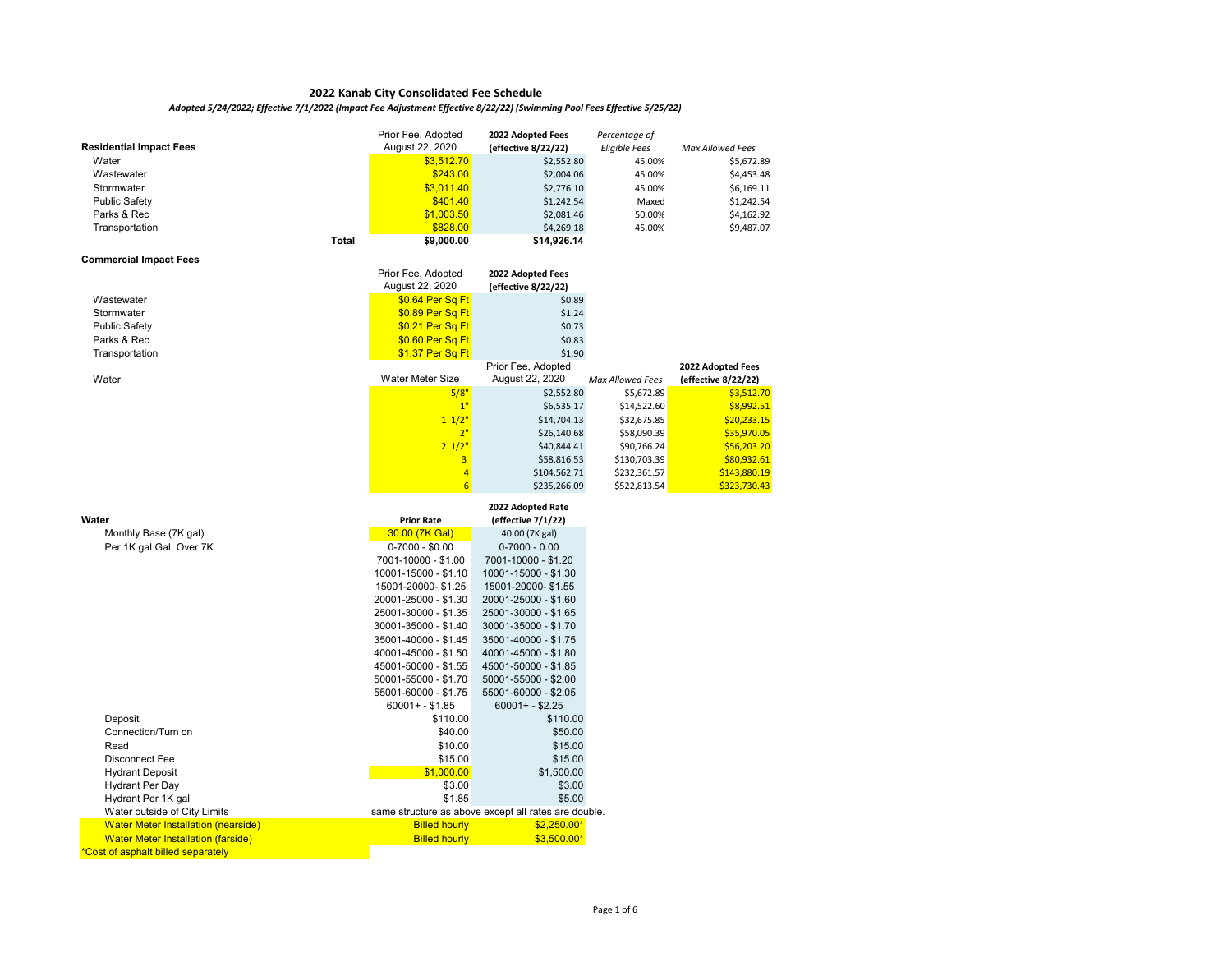# *Adopted 5/24/2022; Effective 7/1/2022 (Impact Fee Adjustment Effective 8/22/22) (Swimming Pool Fees Effective 5/25/22)*

| Sewer                   | <b>Prior Rate</b> | 2022 Adopted Fees<br>(effective 7/1/22) |  |
|-------------------------|-------------------|-----------------------------------------|--|
| Residential             | 15.45             | \$17.76 *15% increase                   |  |
| Small Commercial        | 40.36             | \$46.14                                 |  |
| Large Commercial        | 134.55            | \$154.73                                |  |
| Schools                 | 201.43            | \$231.64                                |  |
| Apart. Per Unit         | 8.07              | \$17.76                                 |  |
| Hotel/Motel/RV Per Room | 4.92              | \$6.15                                  |  |

|                                             | 2022 Adopted Fees                       |         |                       |  |
|---------------------------------------------|-----------------------------------------|---------|-----------------------|--|
| Storm Water                                 | (effective 7/1/22)<br><b>Prior Rate</b> |         |                       |  |
| Residential                                 | \$12.91                                 |         | \$16.13 *25% increase |  |
| Small Commercial (< 9,999 Sq foot Property) | \$29.04                                 | \$36.30 |                       |  |
| Large Commercial (>10,000 Sq foot Property) | \$58.09                                 | \$72.61 |                       |  |

|                                                             |                     | 2022 Adopted Fees   |
|-------------------------------------------------------------|---------------------|---------------------|
| Parks                                                       | <b>Prior Rate</b>   | (effective 7/1/22)  |
| Residents                                                   |                     |                     |
| JHP 2 Hour Minimum (<100 people)                            | \$30.00             | \$30.00             |
| JHP Per Hour (<100 people)                                  | \$15.00             | \$15.00             |
| JHP 2 Hour Minimum (101-200 people)                         | \$40.00             | \$40.00             |
| JHP Per Hour (101-200 people)                               | \$20.00             | \$20.00             |
| JHP 2 Hour Minimum (201+ people)                            | \$60.00             | \$60.00             |
| JHP Per Hour (201+ people)                                  | \$30.00             | \$30.00             |
| Serving Room                                                | $$25 + $25$ deposit | $$25 + $25$ deposit |
| Ranchos Per Day (resident) (per 2 hour block)               | \$25.00             | \$20.00             |
| Ranchos Per Day (non-resident) (per 2 hour block)           | \$50.00             | \$40.00             |
| City Lots, Yards, or Open Space (day use; hourly)           |                     | \$15.00             |
| City Lots, Yards, or Open Space (day use; per 8 hours)      |                     | \$125.00            |
| City Lots, Yards, or Open Space (day and overnight use; per |                     |                     |
| 24 hours)                                                   |                     | \$250.00            |
| Non-profit** fundraiser use of parks and open space; limit  |                     |                     |
| once per week (3 hour limit; hourly rate thereafter)        |                     | $$0.00*$            |
| *Deposit may be required, dependant upon size of group and  |                     |                     |
| activity                                                    |                     |                     |
| **Non-profit status must be established by supporting       |                     |                     |
| documentation (e.g., evidence of 501(c)(3) status, sworn    |                     |                     |

affidavit, government or school status, etc.)

|                                                 |                   | 2022 Adopted Fees  |
|-------------------------------------------------|-------------------|--------------------|
| Library                                         | <b>Prior Rate</b> | (effective 7/1/22) |
| Late Per Day Per Book                           | \$0.10            | Same               |
| Kane County or Fredonia Resident Per Year       | \$2.50            | Same               |
| Kane County or Fredonia Family Per Year         | \$5.00            | Same               |
| Copies                                          | \$0.10            | Same               |
| Printer                                         | \$0.20            | \$0.10             |
| Fax                                             | \$0.50            | Same               |
| <b>Color Copies</b>                             | \$0.50            | Same               |
| <b>Refundable Deposit for Temp Patron Cards</b> |                   | \$20.00            |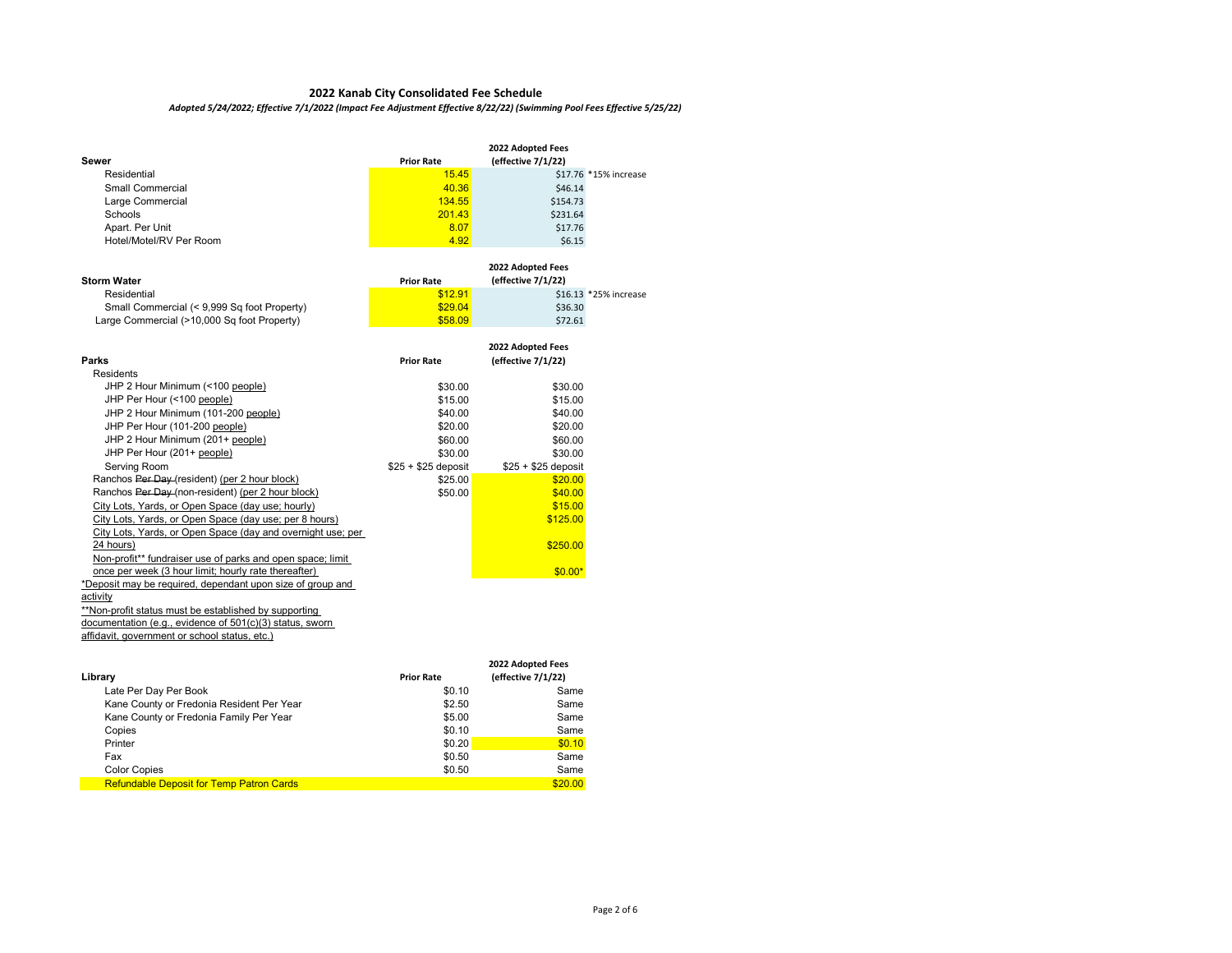# *Adopted 5/24/2022; Effective 7/1/2022 (Impact Fee Adjustment Effective 8/22/22) (Swimming Pool Fees Effective 5/25/22)*

|                                                            |                   | 2022 Adopted Fees  |
|------------------------------------------------------------|-------------------|--------------------|
| Library Multi-Purpose Room                                 | <b>Prior Rate</b> | (effective 7/1/22) |
| Daily                                                      | \$25.00           | $$25.00*$          |
| Daily With Food                                            | \$75.00           | $$75.00*$          |
| Non-Profit** once per week (2-hr. limit; booked monthly on |                   |                    |
| first-come, first serve basis) Weekly/Year                 | \$0.00            | $$0.00*$           |
| For-Profit once per Week/All Year                          | \$500.00          | \$500.00*          |
| For-Profit with food once per week/All Year                | \$750.00          | \$750.00*          |
| *\$25.00 Deposit Required                                  |                   |                    |
| **Non-profit status must be established by supporting      |                   |                    |
| documentation (e.g., evidence of 501(c)(3) status, sworn   |                   |                    |

affidavit, government or school status, etc.)

| <b>Heritage House &amp; Museum</b>                   | <b>Prior Rate</b> | 2022 Adopted Fees<br>(effective 7/1/22) |
|------------------------------------------------------|-------------------|-----------------------------------------|
| Heritage House Per Day (includes use of bathroom and |                   |                                         |
| serving room)                                        | \$275.00          | \$125.00                                |
| Bathrooms & Serving Room                             | \$25.00           | \$25.00                                 |
| Special Tour                                         | \$25.00           | \$50.00                                 |
| Use of tables (10) and chairs (60)                   |                   | \$150.00                                |

|                |                     | 2022 Adopted Fees  |
|----------------|---------------------|--------------------|
| Cemetery       | <b>Prior Rate</b>   | (effective 7/1/22) |
| Resident       |                     |                    |
| Lot            | \$200.00            | Same               |
| Open/Close     | \$200.00            | Same               |
| Weekend        | \$300.00            | Same               |
| Legal Holiday  | \$400.00            | Same               |
| Perpetual Care | \$250.00            | Same               |
|                | \$300.00 Plus Vault |                    |
| Disinterment   | Disposal            | Same               |
| Non-Resident   |                     |                    |
| Lot            | \$400.00            | Same               |
| Open/Close     | \$350.00            | Same               |
| Weekend        | \$450.00            | Same               |
| Legal Holiday  | \$550.00            | Same               |
| Perpetual Care | \$500.00            | Same               |
|                | \$300.00 Plus Vault |                    |
| Disinterment   | Disposal            | Same               |
|                |                     | 2022 Adopted Fees  |

|                                   |                   | ---------------    |
|-----------------------------------|-------------------|--------------------|
| Animal                            | <b>Prior Rate</b> | (effective 7/1/22) |
| Dog License (Spayed/Neutered)     | \$15.00           | Same               |
| Dog License (Not Spayed/Neutered) | \$25.00           | Same               |
| Dog License Late Fee              | \$10.00           | Same               |
| Additional Dog Household Permit   | \$40.00           | Same               |
| Daily Impound                     | \$10.00           | Same               |
| Kennel Permit                     | \$170.00          | Same               |
| Emergency Euthanasia              | \$40.00           | Same               |
| Pickup fee for dogs               | \$35.00           | Same               |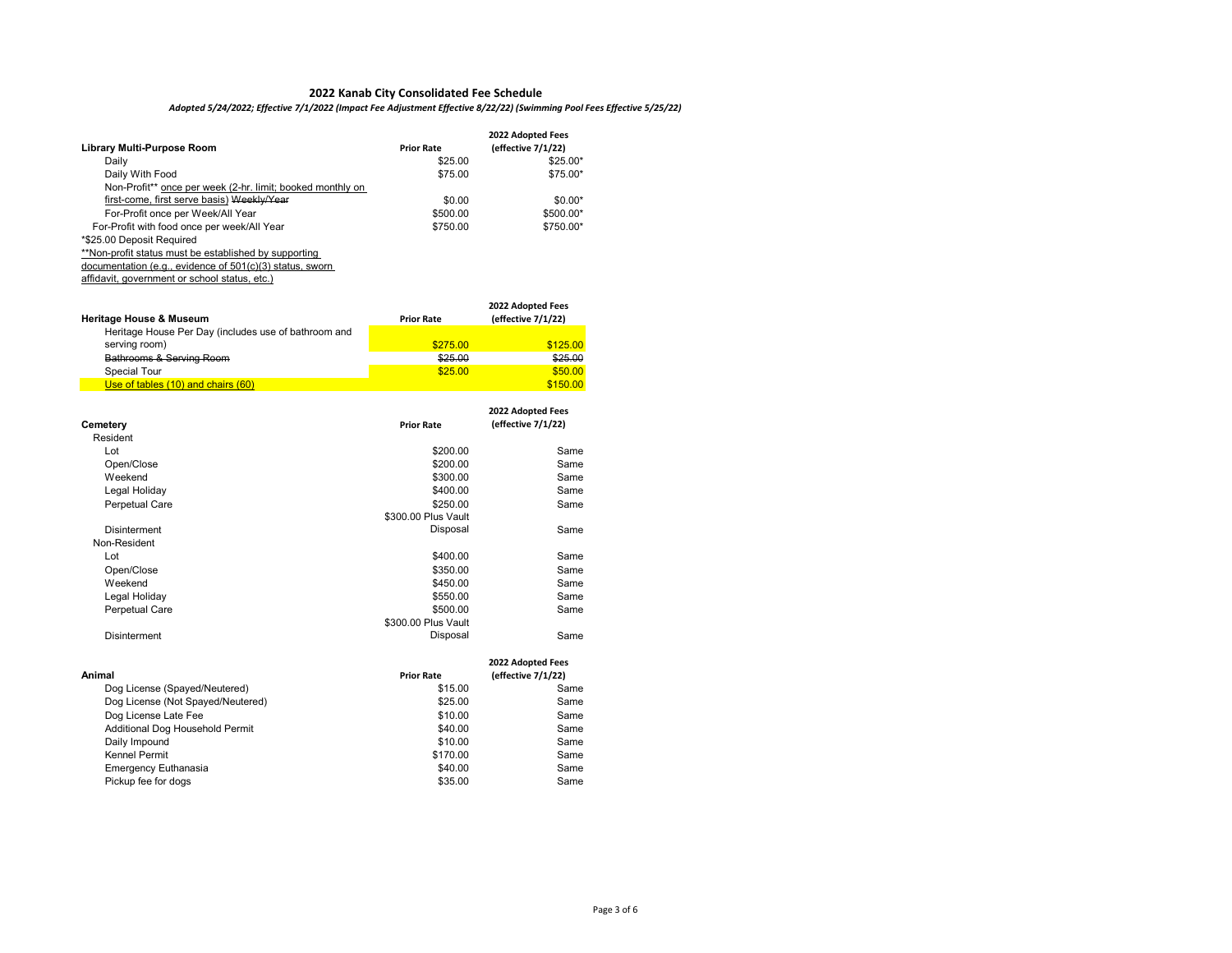# *Adopted 5/24/2022; Effective 7/1/2022 (Impact Fee Adjustment Effective 8/22/22) (Swimming Pool Fees Effective 5/25/22)*

| Administrative             | <b>Prior Rate</b>                      | 2022 Adopted Fees          |
|----------------------------|----------------------------------------|----------------------------|
| <b>Returned Check</b>      | \$22.00                                | (effective 7/1/22)<br>Same |
| Police Report              | \$5.00                                 | Same                       |
| <b>Addressed Lables</b>    | \$18.00                                | Same                       |
| Addresses on regular paper | \$7.50                                 | Same                       |
| Copies                     | \$0.10                                 | Same                       |
| <b>GRAMA</b>               | \$5.00                                 | Same                       |
|                            |                                        |                            |
|                            |                                        | 2022 Adopted Fees          |
| <b>Business Licensing</b>  | <b>Prior Rate</b>                      | (effective 7/1/22)         |
|                            | \$50.00 per year plus                  |                            |
|                            | \$10.00 per each                       |                            |
| <b>Business License</b>    | employee                               | Same                       |
|                            | (a) Day Permit Fee:                    |                            |
| <b>Solicitor License</b>   | \$25.00 per person                     | Same                       |
|                            | (b) Week (7 day)                       |                            |
|                            | Permit Fee: \$50.00<br>per person      | Same                       |
|                            | (c) Fourteen day                       |                            |
|                            | Permit Fee: \$75.00                    |                            |
|                            | per person                             | Same                       |
|                            |                                        |                            |
|                            | (d) Three-Month to                     |                            |
|                            | twelve-month Permit                    |                            |
|                            | Fee: \$150.00                          | Same                       |
|                            | \$100.00 for each 24-                  |                            |
| <b>Mass Gatherings</b>     | hour period                            | Same                       |
|                            | \$250.00 for each 24-                  |                            |
|                            | hour period with 300                   |                            |
|                            | or more persons                        | Same                       |
|                            | Must have a current                    |                            |
|                            | <b>City Business</b>                   |                            |
| <b>Special Sales Event</b> | License                                | Same                       |
|                            | \$5.00 per business                    |                            |
|                            | for each day of                        |                            |
| Non-Profit Special Events  | operation                              | Same                       |
|                            | \$50.00 plus \$25.00                   |                            |
| <b>Seasonal Business</b>   | Fire Inspection fee<br>Class A License | Same                       |
| <b>Beer License</b>        | \$125.00                               | Same                       |
|                            | Class B License                        |                            |
|                            | \$125.00                               | Same                       |
|                            | Class C License                        |                            |
|                            | \$300.00                               | Same                       |
|                            | Class D License                        |                            |
|                            | \$300.00                               | Same                       |
|                            | Class E License                        |                            |
|                            | \$125.00                               | Same                       |
|                            | Class F License                        |                            |
|                            | \$25.00 per day                        | Same                       |
|                            | \$10.00 - 30 days past                 |                            |
| Late Fee                   | the due date                           | Same                       |
|                            |                                        |                            |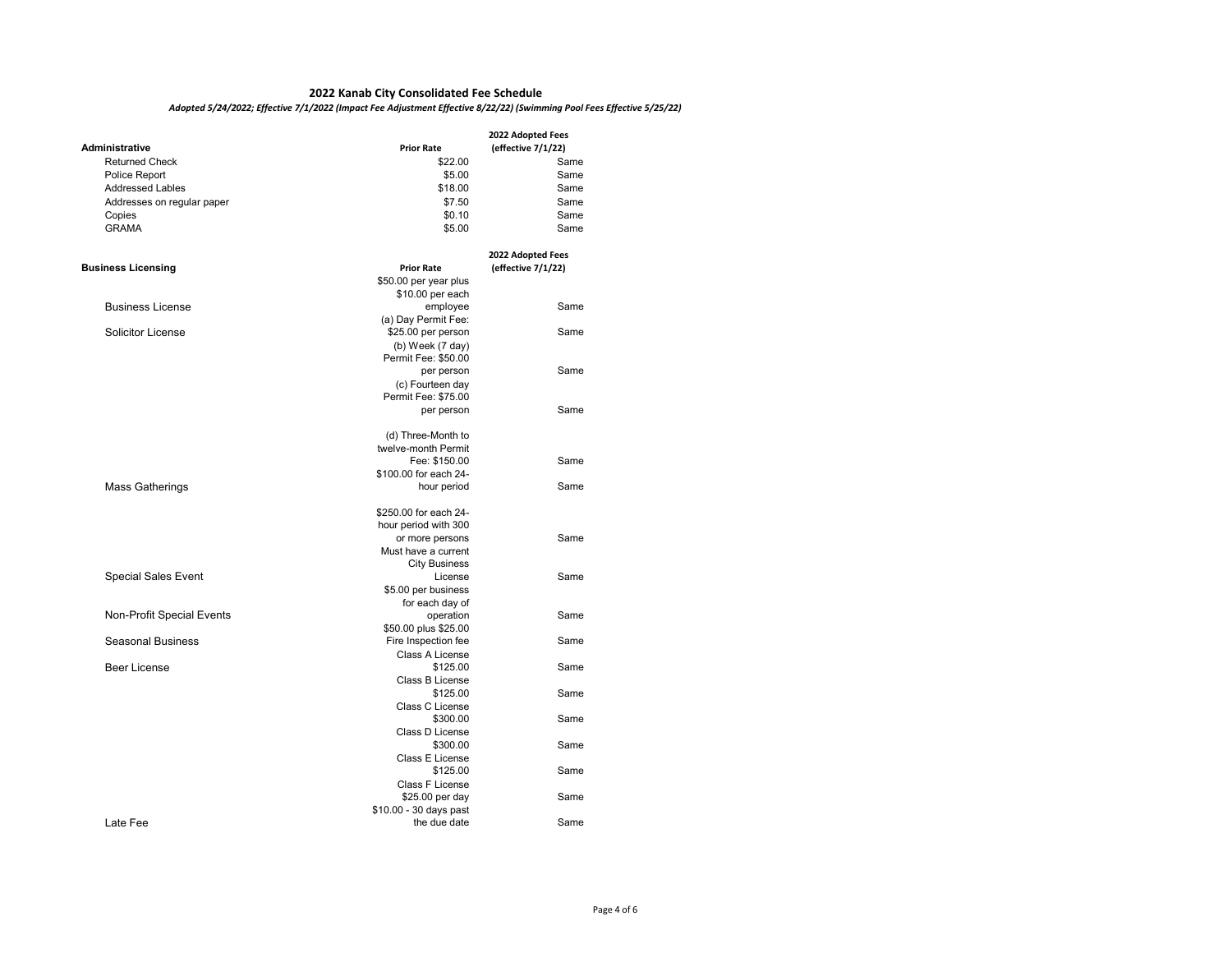### *Adopted 5/24/2022; Effective 7/1/2022 (Impact Fee Adjustment Effective 8/22/22) (Swimming Pool Fees Effective 5/25/22)*

|                                                              |                         | 2022 Adopted Fees               |
|--------------------------------------------------------------|-------------------------|---------------------------------|
|                                                              | <b>Prior Rate</b>       | (effective 7/1/22)              |
| <b>Building Inspection</b>                                   | <b>Current Rates as</b> | <b>Current Rates as</b>         |
|                                                              | Documented in the       | documented / calculated         |
|                                                              | International Building  | in the International            |
|                                                              | Code                    | <b>Building Code</b>            |
|                                                              |                         |                                 |
|                                                              |                         |                                 |
|                                                              |                         | <b>Building permit base</b>     |
|                                                              |                         | (with 45% for                   |
|                                                              |                         | engineering costs;              |
| <b>Commercial Construction Drawing Review</b>                |                         | additional as required*)        |
|                                                              |                         |                                 |
|                                                              |                         | 2022 Adopted Fees               |
| <b>Planning and Zoning</b>                                   | <b>Prior Rate</b>       | (effective 7/1/22)              |
| Annexation                                                   | \$600                   | \$600.00*                       |
| Appeals officer                                              | \$175                   | \$550.00*                       |
| Conditional use permit non-public hearing (residential)      | \$100                   | $$100.00*$                      |
| Conditional use permit (all others) or W/Public Hearing      | \$300                   | \$300.00*                       |
| General plan amendment                                       | $$200 + arcreage$       | $$200 + \text{acreage charge*}$ |
| Home occupation permit                                       | \$75                    | \$75.00*                        |
| Internal Accessory Dwelling Unit (IADU)                      | \$50                    | \$50.00                         |
| Lot line adjustment                                          | \$600                   | \$600 + \$15 per lot*           |
| Development Committee Review                                 | \$25                    | $$25.00*$                       |
| Sign Permit, Wall Signs                                      | $$50 + inspection(s)$   | $$50 + inspection(s)*$          |
| Sign Permit, Freestanding                                    | $$150 + inspection(s)$  | $$150 + inspection(s)*$         |
| Site Plan Review <sup>3</sup> (first review of City Engineer | \$600 + \$50 per acre   | $$600 + $50$ per acre           |
|                                                              |                         |                                 |
| included; \$100/each additional review**)                    |                         |                                 |
| Preliminary and Final plat (10 lots or more; includes        | \$2200 + \$85 per lot   | $$2200 + $85$ per lot           |
| construction review) (70% of fee attributed to City          |                         |                                 |
| Engineer review**)                                           |                         |                                 |
| Amendments - Final plat (for City Engineer review: 75%       | $$300 + $15$ per lot    | $$600 + $15$ per lot + \$10     |
| of fee + \$100 fee per additional review**)                  |                         | per mailer (max. \$100)         |
| Zone Change (per parcel/lot)                                 | $$250 + $10$ per        | $$250 + $10$ per mailer         |
|                                                              | mailer <sup>4,4,6</sup> | (max. \$100)*                   |
| <b>Development Agreements</b>                                | \$5,500                 | $$5,500*$                       |
| PD Overlay Zone Change                                       | \$600 + acreage         | $$250 + $10$ per mailer         |
|                                                              | charge $4,4$            | (max. \$100)*                   |
|                                                              |                         |                                 |
| PD Overlay Preliminary Site Plan                             |                         | \$600 + acreage charge***       |
|                                                              |                         |                                 |
| PD Overlay Final Site Plan                                   |                         |                                 |
|                                                              |                         | \$600 + acreage charge***       |
| Engineering Reviews and Inspections <sup>7</sup>             | \$600                   | \$600.00*                       |
| Demolition, Excavation, and Grading Permits                  | \$400                   | \$400.00*                       |
| Minor Subdivision (less than 10 lots)                        | \$600                   | \$600 + \$400 for City          |
|                                                              |                         | Engineer review**               |

\*Additional hourly charge for City Engineer Review may be imposed

\*\*City Engineer fees may be adjusted

\*\*\*Acreage Charge: 1-100 acres = \$90.00/acre; 101+ acres = \$25/acre

Application Fees are due at time of application. Review proces will not begin until full application received and the application fees have been paid. Additional fees must be paid prior to being placed on the Planning Commission or City Council agenda or before building permit is approved.